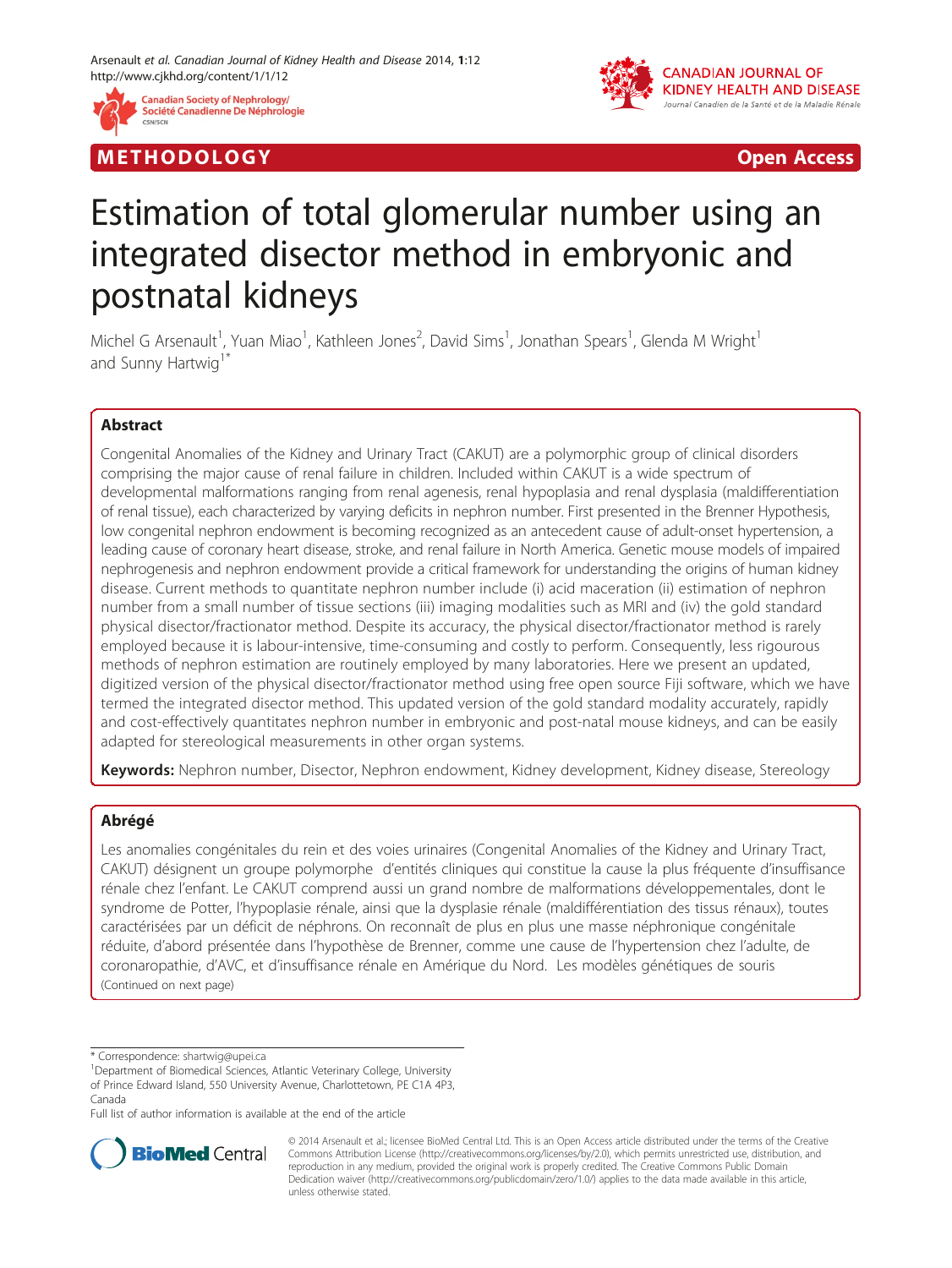comportant une détérioration de la fonction rénale et de la masse néphronique fournissent un cadre pour permettre la compréhension de l'origine des néphropathies chez l'humain. Les méthodes actuelles de quantification des néphrons comprennent (i) la macération acide (ii) l'estimation du nombre de néphrons à partir d'une petite quantité de tissus sectionnés (iii) les modes d'imagerie tels que l'IRM et (iv) la technique de référence du disecteur et fractionnement. Malgré sa précision, cette dernière méthode n'est employée que rarement, puisqu'elle requiert main-d'œuvre, temps et argent. Par conséquent, plusieurs laboratoires emploient systématiquement des méthodes moins rigoureuses d'estimation du nombre de néphrons. Nous présentons ici une version mise à jour et numérisée de la technique du disecteur et fractionnement, que nous appelons la technique intégrée du disecteur, en utilisant Fiji, un logiciel ouvert et gratuit. Cette version mise à jour de la modalité de référence permet de quantifier les néphrons de manière précise, rapide et rentable dans les reins de souris à l'état embryonnaire ou postnatal, et peut aisément être adaptée aux mesures stéréologiques d'autres organes.

# Background

Defects in nephrogenesis and ureteric branching result in CAKUT. With an incidence of 1:400 [[1,2](#page-5-0)], CAKUT constitute one of the most frequent birth defects in humans, and the major cause of childhood renal failure [\[3,4\]](#page-5-0). These pleiotrophic malformations comprise a multitude of renal phenotypes including renal agenesis, hypoplasia and renal dysplasia, associated with obstructive or refluxive anomalies of the ureter [\[5\]](#page-5-0). CAKUT are predicted to have different genetic origins [\[1\]](#page-5-0), yet the molecular pathogenesis of CAKUT is not well understood. Nephron deficiency is a hallmark feature of CAKUT. In fact, nephron number varies greatly even within the normal distribution, ranging from 7,000 to 11,000 in mice [\[6](#page-5-0)], and from 200,000 to 1.8 million in humans [\[7](#page-5-0)]. Low nephron endowment within this normal range - though asymptomatic early in life, is associated with adult-onset hypertension [\[8-10\]](#page-5-0), a disease affecting 73 million North Americans and a leading cause of coronary heart disease, stroke, and renal failure in North America [[11,12\]](#page-5-0). Despite the fundamental importance of nephron endowment to human health and disease, only a minority of molecular mechanisms underlying nephron morphogenesis have been identified. To this end, mouse models of impaired nephrogenesis and nephron endowment provide an important framework for understanding the molecular and developmental origins of human kidney disease.

Four main methods are currently employed to quantitate glomerular number ( $N_{\text{glom}}$ ) in the kidney [\[13](#page-5-0)]. The most accessible methods for estimating glomerular number by virtue of their ease of performance, relative low cost and rapidity, are (i) acid maceration and (ii) quantitation of glomeruli in a small number of histological sections. In the acid maceration method, the kidney is decapsulated, cut into small pieces and incubated in a weakly acidic solution. Tissue fragments are gently disrupted by manual aspiration which dissociates glomeruli in the suspension, and  $N_{\text{glom}}$  is counted within a known volume in a chamber

similar to a hemocytometer [\[14,15](#page-5-0)]. Acid maceration is a rapid, simple and inexpensive means of obtaining  $N_{\text{glom}}$ ; however, this method is subject to some of the same sources of counting errors and consequent low precision associated with hemocytometer use, including nonuniform suspensions and non-adherence to convention for counting glomeruli in contact with boundary lines or each other. A tacit assumption in the acid maceration method is that glomerular structural integrity is equivalent between sample groups. While not previously reported in the literature, it is feasible that disease states or genetic mutations that deleteriously affect the structural integrity of the glomerulus would render glomeruli more susceptible to acid digestion. Under such conditions, spurious differences in glomerular number could be obtained due to degradation of glomeruli in suspension, rather than true differences in glomerular number between groups.

A second commonly employed method involves evaluation of stained histological sections of the kidney. A small number of kidney tissue sections are chosen and glomerular number is counted and reported per area of tissue, or cortex. Although straightforward to perform, it is a biased sampling method that does not provide an accurate depiction of glomerular number for the entire kidney. Using this method, a glomerulus that is longer perpendicular to the plane of sectioning has a higher probability of being sampled in any given section than would the same glomerulus orientated parallel to the plane of sectioning. The number of glomeruli counted using this method not only depends on glomerular number and density, but also on their size and shape, which are not equally distributed throughout the kidney [[16,17](#page-5-0)].

The use of micro-magnetic resonance imaging (micro-MRI), also known as high-field MRI, is a third modality that can provide quantitative measurements in vivo and therefore holds great potential for future human applications. MRI provides both rapid and accurate evaluation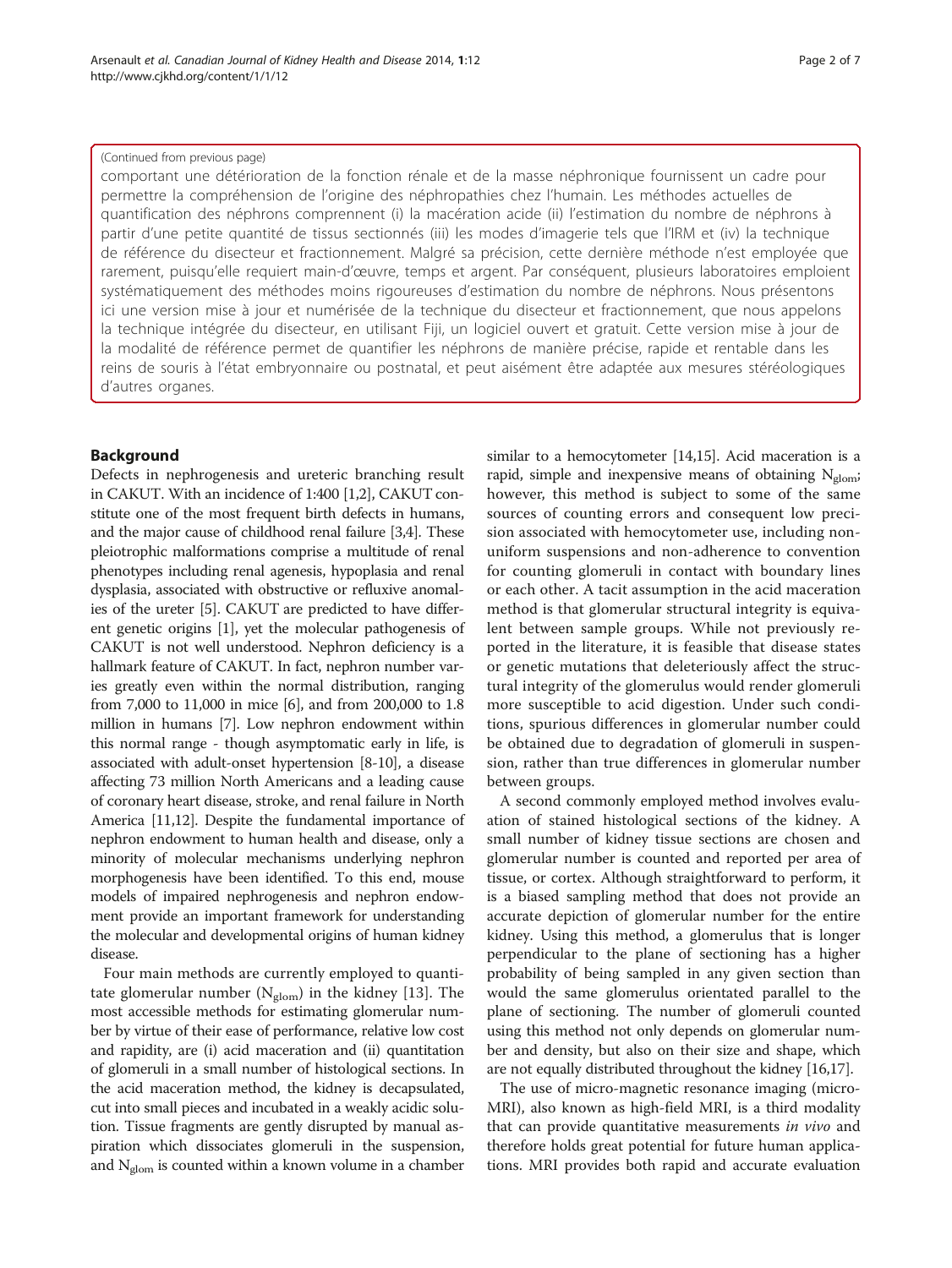of total glomerular number in healthy kidneys [\[18,19](#page-5-0)]. However, access to the micro-MRI system is costly, rendering it less accessible to many laboratories. In addition, the accuracy of MRI is significantly reduced in kidneys with focal and segmental glomerulosclerosis [\[20\]](#page-5-0), due to the low retention of the MRI contrasting agent cationic ferritin in the basement membranes of diseased glomeruli. Thus, disease states or genetic mutations that affect the integrity of the glomerular basement membrane may alter the retention of the contrasting agents in affected glomeruli, and can spuriously skew results.

The gold standard method for estimating  $N_{\text{glom}}$  is the unbiased physical disector/fractionator method. This stereological method involves exhaustively sectioning the kidney, and using a physical disector (a stereological probe) to count glomeruli in pairs of tissue sections. The application of stereology in biological systems and in the context of the kidney has been well-described [\[21,22](#page-5-0)]. Briefly, this approach uses a pair of projection microscopes, a pencil and paper to manually circle and count glomeruli [\[23](#page-5-0)]. The physical disector method is extremely accurate because it is unbiased, but is very labour-intensive to perform, requiring a full day for an experienced technician to complete quantitation of a single rat kidney [[13](#page-5-0)]. Commercially-available software packages offer powerful stereological alternatives to using projection microscopes for the physical disector/fractionator method [\[23\]](#page-5-0), but are cost-prohibitive to most laboratories.

Members of the Sry-Related HMG Box (Sox) gene family have been shown to play master regulatory roles in a multitude of developmental processes including dorsoventral patterning [[24\]](#page-5-0), stemness [[25-27\]](#page-5-0), male differentiation [[28,29\]](#page-5-0), neurogenesis [[30-32\]](#page-5-0), cardiac outflow tract, B-lymphocyte [[33\]](#page-5-0) and spinal cord development [[34\]](#page-5-0), and skeletogenesis [\[35](#page-5-0)]. We have recently identified Sox4 as a critical regulator of normal renal development in vivo [[36](#page-5-0)]. Using an established Six2-Cre transgenic mouse line [[37,38\]](#page-5-0) we ablated Sox4 function in nephron progenitors and their cellular descendants ( $Sox4^{nephron}$  mice). Using the acid maceration method, we demonstrated that Sox4<sup>nephron-</sup> kidneys exhibit 48% reduction in nephron number compared to wild-type animals. In light of the low precision associated with this method and the inherent limitations associated with each of the existing methods of glomerular quantitation, we sought to develop an accurate, rapid and cost-effective alternative means of quantitating nephron number that could be of use to the nephrology community.

ImageJ is an open source image processing program through the NIH which has been freely available for more than 15 years [\[39\]](#page-5-0). Fiji is a free biological imaging package within ImageJ that comes pre-loaded with the TrakEM2 plugin for morphological data mining and three-dimensional modeling, and includes a stereological disector tool [[40,41\]](#page-5-0). By integrating the stereologic principles of the physical disector/fractionator method with automated light microscopy and ImageJ/Fiji software, we have developed an accurate, rapid, cost-effective method for quantitation of total nephron number in embryonic day (E)17.5 murine kidneys (including S-shaped bodies and maturing glomeruli), and estimation of nephron number in postnatal day (P)7 murine kidneys. Thus, we present the integrated disector method as a highly accessible adaptation of the physical disector fractionator method that can be easily adopted for in house application with minimal set up costs.

# Methods

# Mouse strains

The Sox4 null (Sox4<sup>−</sup> ) allele [[33](#page-5-0)], conditional Sox4  $(Sox4<sup>C</sup>)$  allele [\[42](#page-5-0)] and *Six2-Cre BAC* transgenic line [[37](#page-5-0)] have been previously characterized. All animal experiments were carried out in accordance with the policies of the Animal Care Committee at the University of Prince Edward Island and according to the Canadian Council on Animal Care guidelines.

## Histochemical staining

Kidneys were isolated from E17.5 and P7 Six2Cre;  $Sox4^{C/-}$  (Sox4<sup>nephron-</sup>) and wild-type mice. Kidneys were fixed in 10% neutral buffered formalin, processed to paraffin blocks and exhaustively sectioned in the sagittal plane at 5  $\mu$ m. Ribbons of serial E17.5 sections were mounted on glass slides, such that every section of the kidney was captured on a set of slides. Sections were stained with biotinylated peanut agglutinin (PNA) as described previously [[43](#page-6-0)] with the following modifications: reduced incubation time of the biotinylated PNA to 10 min. and without hematoxylin counterstaining. Paired sections from P7 kidneys were selected using a systematic uniform random sampling approach as described [\[23\]](#page-5-0). Sections were stained with periodic acid-Schiff (PAS).

## Fiji processing of kidney section images

The established workflow for embryonic kidneys was as follows (Figure [1\)](#page-3-0): Digital images of each stained section were captured by automated light microscopy using an Olympus BX61 Virtual Slide Microscope with motorized stage. Images were imported, converted to 8-bit grey and resized using Fiji software [[41](#page-5-0)]. Additional file [1](#page-4-0) (divided into three files due to size constraints) provide step-bystep video illustrations of the work flow. Briefly, all of the images for a single embryonic kidney were imported into a single stack and registered using the TrakEM2 plugin [[40](#page-5-0)]. The disector tool within the TrakEM2 environment was then used to count every glomerulus within the kidney. Individual glomeruli were tagged with a unique ID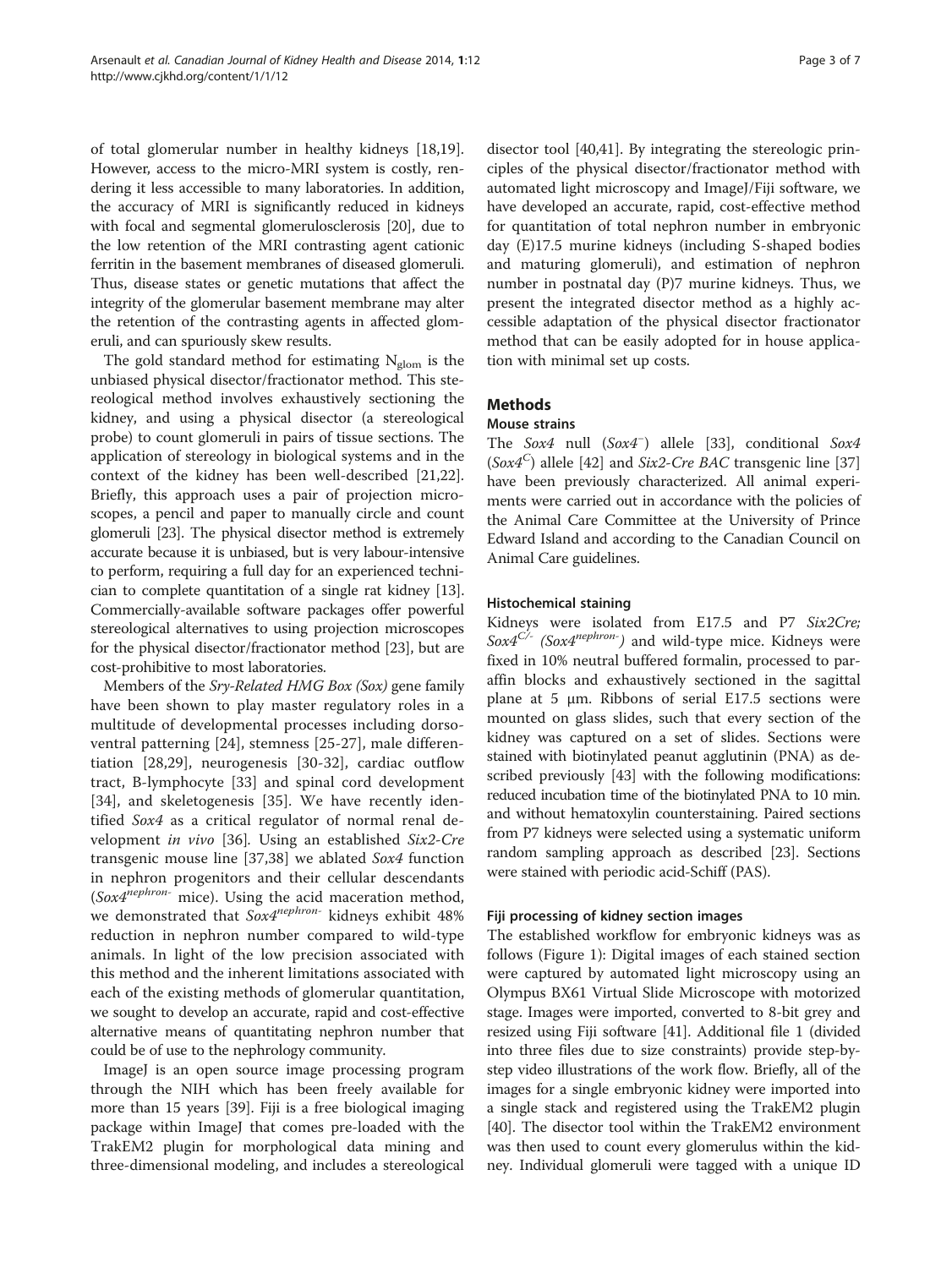<span id="page-3-0"></span>

which was maintained between sections, and reports were generated.

A similar approach was used to estimate glomerular number in postnatal kidneys. A pilot study was conducted to determine mean maximal glomerular size and the total number of sections through a P7 kidney, and the optimal section sampling fraction was determined to estimate total glomerular number (please see [[43](#page-6-0)] for detailed protocol). Paired sections were imported, converted to 8-bit colour and manually aligned. The disector tool was then used to identify glomeruli that were either present on both paired sections or on only one of the two. Those present on only one of the two sections were counted as disector particles and used to estimate the total number of glomeruli (please refer to Additional file [2](#page-4-0) for detailed instructions).

## Statistical methods

Two sample t-tests were performed using Minitab 16. Data are presented as mean  $\pm$  standard deviation.

## Results and discussion

Assessment of glomerular number in Sox4<sup>nephron-</sup> kidneys Given the inherent limitations associated with existing methods of glomerular quantitation, we sought to develop an accurate, rapid and cost-effective alternative means of quantitating nephron number in the  $Sox4^{nephron-}$  kidneys. As the physical disector/fractionator method provides the most accurate quantitative measurements of glomerular number in both healthy and diseased kidneys, we sought ways to reduce the time and labour involved in this process, at low cost. To this end, we opted for automated microscopy combined with free open source Fiji image analysis software to develop a highly accessible workflow which we have termed the integrated disector method. The integrated disector method is a straightforward, rapid, and accurate means of quantitating nephron number in both embryonic and postnatal kidneys. In E17.5 mouse kidneys, PNA-stained S-shaped bodies and glomeruli are efficiently identified and counted using the TrakEM2 plugin and Fiji software. Quantitation of total glomerular number in E17.5 kidneys of  $Sox4^{nephron-}$  (n = 4) and wild-type  $(n = 4)$  mice demonstrated a 36% reduction in glomerular number (p = 0.001) in  $Sox4^{nephron}$  kidneys compared to wild-type littermates (Figure [2a](#page-4-0)). In P7 kidneys, glomeruli were identified using PAS staining. A disector was used to obtain accurate unbiased estimates of total glomerular number from pairs of sections using the TrakEM2 plugin and Fiji software. Estimation of total glomerular number in P7 kidneys of  $Sox4^{nephron-}$  $(n = 4)$  and wild-type mice  $(n = 3)$  demonstrated a 32% reduction in glomerular number in Sox4-deficient kidneys compared to wild-type  $(p = 0.012)$  (Figure [2](#page-4-0)b). The integrated disector method obtained glomerular numbers similar to those reported in the literature for both embryonic and postnatal wild-type kidneys [[6\]](#page-5-0).

Using acid maceration, we previously reported a substantially greater reduction (48%) in glomerular number in Sox4-deficient kidneys at P7. This difference is likely attributable to the high variability (low precision) inherent to the acid maceration technique. Variability in the acid maceration technique of glomerular quantitation is introduced by (i) pipetting errors (ii) non-uniform suspension of glomeruli and most significantly (iii) high standard deviation and its derivative coefficient of variability (CV) arising from the extrapolation of  $N_{\text{glom}}$  from a small volume (500 μL) to  $N_{\text{glom}}$ in the total volume (30 mL) [[44](#page-6-0)]. Indeed, quantitation of  $N_{\text{atom}}$  using acid maceration is associated with a high CV in both wild-type kidneys (12.7%) and in Sox4 mutant kidneys (15.6%), which may largely explain the difference in  $N_{\text{glom}}$ obtained using acid maceration vs. integrated disector methodologies. When restricted by cost and resources, acid maceration continues to provide useful insight into kidney development and physiology. This approach lends itself particularly well in instances where large between-group differences exist, as in the case of Sox4-mutant vs. wild-type glomerular number, and has recently been used for validation of new MRI approaches [[19](#page-5-0)]. However, it is generally accepted and understood that stereology is a more robust approach for quantification of glomeruli. Indeed, the high variability inherent to the acid maceration technique was a significant motivation for us to implement cost-effective in house stereological methods for glomerular quantitation.

# The integrated disector method is cost-effective and accessible

Several open source biomedical image analysis software packages have recently become available including Endrov [[45](#page-6-0)], Icy [[46](#page-6-0)], BioImagXD [\[47\]](#page-6-0) and Fiji [\[41](#page-5-0)]. Each package has a specialized focus and toolset to facilitate processing of complex biological spatio-temporal image data obtained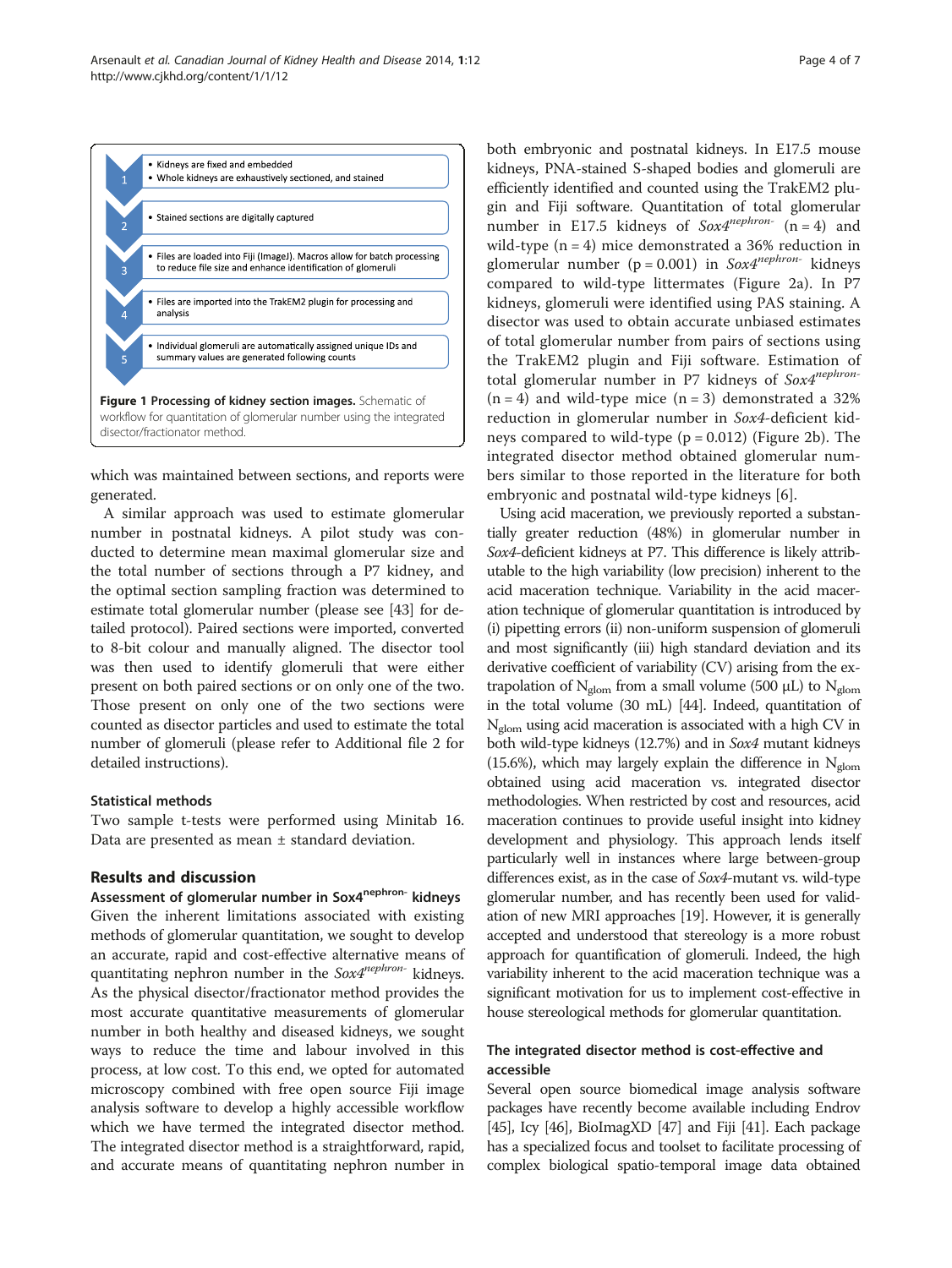<span id="page-4-0"></span>Arsenault et al. Canadian Journal of Kidney Health and Disease 2014, 1:12 Page 5 of 7 http://www.cjkhd.org/content/1/1/12



mainly by microscopy. Certainly, multiple strategies can be developed to perform glomerular quantitation with high accuracy, speed and economy. However, to the best of our knowledge, we are the first to report a means of combining the high accuracy of the physical disector/fractionator gold standard method with the power and economy of open source image analysis software.

Although many groups are studying the effects of genes and various environmental factors on the development and function of the kidney, there is currently no broadly accessible method for accurately determining if there is an effect on nephron endowment. In the present study, we have optimized PNA and PAS staining of histological sections to identify glomeruli in embryonic and postnatal kidneys. We have updated the physical disector/fractionator method by combining semi-automated microscopy image capture with Fiji/TrakEM2 to streamline data collection and image analysis. With minimal setup costs, these tools permit accurate, efficient and rapid stereological measurement of glomerular number in many laboratories, and can be applied from early embryonic development through to the adult mouse. Implementing the integrated disector requires laboratories to follow the same steps associated with the physical disector/fractionator method from tissue embedding to exhaustive sectioning and staining of tissue [[23](#page-5-0)]. The power of our approach is in its ease of set up and accessibility for counting  $N_{\text{glom}}$  using a freely available disector tool which allows for unbiased estimation of  $N_{\text{glom}}$ . Total time for image acquisition and analysis for an experienced user and full automation would average 2-3 hours per kidney. Smaller laboratories that may not have access to motorized microscopes can easily outsource the image capture component to collaborators while performing the Fiji/TrakEM2 quantitation in-house. Alternatively, researchers can manually capture overlapping partial images of serial sections at the appropriate magnification, and sections can be stitched using the Grid/Collection stitching plugin built-in to Fiji. Stitched sections can then be loaded into the TrakEM2 environment and analysed as described. Other refinements

and adaptations can be performed to best suit the needs of individual research teams, including the acquisition of volumetric data, and can be broadly applied towards stereological measurements in other organ systems.

## Conclusions

In summary, we have adapted the physical disector/ fractionator method of stereological glomerular quantitation using semi-automated microscopy together with open source Fiji software and the TrakEM2 plugin. We present the integrated disector method in its entirety through stepwise video and screen capture, in the hopes of offering the general nephrology community an accurate, rapid, costeffective and therefore highly-accessible means of glomerular quantification in embryonic and postnatal kidneys.

# Additional files

[Additional file 1:](http://www.biomedcentral.com/content/supplementary/2054-3581-1-12-S1.zip) Stepwise guide to using TrakEM2 for glomerular quantitation. 1.1. Step-wise AVI video screen capture guide for setting up disectors in the TrakEM2 environment. 1.2. Step-wise AVI video screen capture guide for importing the image stack and manually aligning the kidney pair using TrakEM2. 1.3. Stepwise AVI video screen capture guide for tagging glomeruli using the disector tool and generating the report in TrakEM2.

[Additional file 2:](http://www.biomedcentral.com/content/supplementary/2054-3581-1-12-S2.pdf) General outline for performing disector counts using TrakEM2.

#### Competing interests

The authors declare that there is no competing interest.

#### Authors' contributions

Experiment Design: MGA, GMW, SH. Execution of Experiments: MGA, YM, KJ. Set up of automated imaging system: DS. Data analysis, trouble-shooting and interpretation: MGA, YM, JS, DS, GW, SH. Manuscript preparation: MGA, GMW, SH. All authors read and approved the final manuscript.

## Acknowledgements

The authors gratefully acknowledge funding from the Kidney Research Scientist Core Education and National Training (KRESCENT) Program and the Kidney Foundation of Canada to S.H. We thank Daniel Hartwig, Sharon MacKenzie, David MacKenzie, An Soon Pak and Chea Gun Pak for their wonderful support sine qua non. SDG.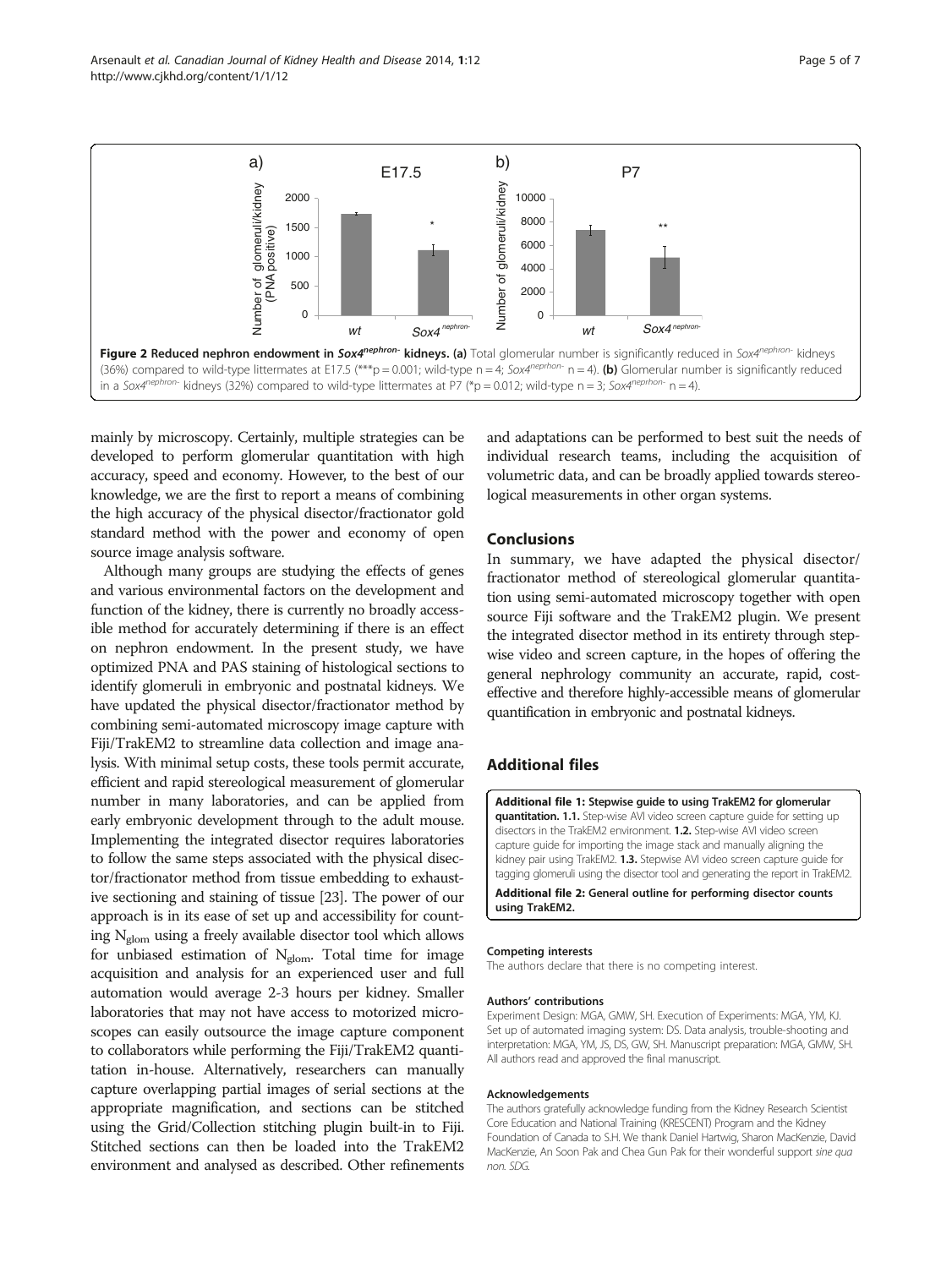#### <span id="page-5-0"></span>Grant sponsors

Kidney Foundation of Canada, CIHR, Kidney Research Education and National Training Program (KRESCENT); Grant numbers 615368, 615314.

#### Author details

<sup>1</sup>Department of Biomedical Sciences, Atlantic Veterinary College, University of Prince Edward Island, 550 University Avenue, Charlottetown, PE C1A 4P3, Canada. <sup>2</sup>Department of Pathology and Microbiology, Atlantic Veterinary College, University of Prince Edward Island, 550 University Avenue, Charlottetown, PE C1A 4P3, Canada.

#### Received: 23 January 2014 Accepted: 14 April 2014 Published: 17 June 2014

#### References

- Nakanishi K, Yoshikawa N: Genetic disorders of human congenital anomalies of the kidney and urinary tract (CAKUT). Pediatr Int 2003, 45(5):610-6.
- Limwongse C, Clarren SK, Cassidy SB: Syndromes and malformations of the urinary tract. In Pediatric nephrology. 4th edition. Edited by Barratt TM, Avner ED, We H. Baltimore: Lippincott Williams and Wilkins; 1998:415–426.
- 3. Pope JC 4th, Brock JW 3rd, Adams MC, Stephens FD, Ichikawa I: How they begin and how they end: Classic and new theories for the development and deterioration of congenital anomalies of the kidney and urinary tract, CAKUT. J Am Soc Nephrol 1999, 10(9):2018–28.
- 4. Seikaly MG, Ho PL, Emmett L, Fine RN, Tejani A: Chronic renal insufficiency in children: The 2001 annual report of the NAPRTCS. Pediatr Nephrol 2003 Aug, 18(8):796–804.
- 5. Weber S: Novel genetic aspects of congenital anomalies of kidney and urinary tract. Curr Opin Pediatr 2012 Apr. 24(2):212-8.
- 6. Cebrian C, Borodo K, Charles N, Herzlinger DA: Morphometric index of the developing murine kidney. Dev Dyn 2004 Nov, 231(3):601–8.
- 7. Hoppe CC, Evans RG, Bertram JF, Moritz KM: Effects of dietary protein restriction on nephron number in the mouse. Am J Physiol Regul Integr Comp Physiol 2007 May, 292(5):R1768–74.
- 8. Keller G, Zimmer G, Mall G, Ritz E, Amann K: Nephron number in patients with primary hypertension. N Engl J Med 2003 Jan 9, 348(2):101-8.
- 9. Reyes L, Manalich R: Long-term consequences of low birth weight. Kidney Int Suppl 2005(97):S107–11.
- 10. Walker KA, Cai X, Caruana G, Thomas MC, Bertram JF, Kett MM: High nephron endowment protects against salt-induced hypertension. Am J Physiol Renal Physiol 2012 Jul, 303(2):F253–8.
- 11. Wilkins K, Campbell NR, Joffres MR, McAlister FA, Nichol M, Quach S, Johansen HL, Tremblay MS: Blood pressure in canadian adults. Health Rep 2010 Mar, 21(1):37–46.
- 12. Tedla FM, Brar A, Browne R, Brown C: Hypertension in chronic kidney disease: Navigating the evidence. Int J Hypertens 2011, 2011:132405.
- 13. Bertram JF: Estimating glomerular number: Why we do it and how. Clin Exp Pharmacol Physiol 2013 Nov, 40(11):785–8.
- 14. MacKay K, Striker LJ, Pinkert CA, Brinster RL, Striker GE: Glomerulosclerosis and renal cysts in mice transgenic for the early region of SV40. Kidney Int 1987 Dec, 32(6):827–37.
- 15. Godley LA, Kopp JB, Eckhaus M, Paglino JJ, Owens J, Varmus HE: Wild-type p53 transgenic mice exhibit altered differentiation of the ureteric bud and possess small kidneys. Genes Dev 1996 Apr 1, 10(7):836–50.
- 16. Samuel T, Hoy WE, Douglas-Denton R, Hughson MD, Bertram JF: Determinants of glomerular volume in different cortical zones of the human kidney. J Am Soc Nephrol 2005 Oct, 16(10):3102–9.
- 17. Kanzaki G, Tsuboi N, Utsunomiya Y, Ikegami M, Shimizu A, Hosoya T: Distribution of glomerular density in different cortical zones of the human kidney. Pathol Int 2013 Mar. 63(3):169-75.
- 18. Heilmann M, Neudecker S, Wolf I, Gubhaju L, Sticht C, Schock-Kusch D, Kriz W, Bertram JF, Schad LR, Gretz N: Quantification of glomerular number and size distribution in normal rat kidneys using magnetic resonance imaging. Nephrol Dial Transplant 2012 Jan, 27(1):100–7.
- 19. Beeman SC, Zhang M, Gubhaju L, Wu T, Bertram JF, Frakes DH, Cherry BR, Bennett KM: Measuring glomerular number and size in perfused kidneys using MRI. Am J Physiol Renal Physiol 2011 Jun, 300(6):F1454-7.
- 20. Bennett KM, Zhou H, Sumner JP, Dodd SJ, Bouraoud N, Doi K, Star RA, Koretsky AP: MRI of the basement membrane using charged nanoparticles as contrast agents. Magn Reson Med 2008, 60(3):564–74.
- 21. Nyengaard JR: Stereologic methods and their application in kidney research. J Am Soc Nephrol 1999 May, 10(5):1100-23.
- 22. Howard CV, Reed MG: Unbiased stereology. New York: Bios Scientific Publishers; 1998.
- 23. Cullen-McEwen LA, Douglas-Denton RN, Bertram JF: Estimating total nephron number in the adult kidney using the physical disector/fractionator combination. Methods Mol Biol 2012, 886:333–50.
- 24. Chen YY, Harris MP, Levesque MP, Nusslein-Volhard C, Sonawane M: Heterogeneity across the dorso-ventral axis in zebrafish EVL is regulated by a novel module consisting of sox, snail1a and max genes. Mech Dev 2012 Mar, 129(1–4):13–23.
- 25. Avilion A, Nicolis S, Pevny L, Perez L, Vivian N, Lovell-Badge R: Multipotent cell lineages in early mouse development depend on SOX2 function. Genes & Develop 2003, 17:126–140.
- 26. Masui S, Nakatake Y, Toyooka Y, Shimosato D, Yagi R, Takahashi K, Okochi H, Okuda A, Matoba R, Sharov AA, Ko MS, Niwa H: Pluripotency governed by Sox2 via regulation of Oct3/4 expression in mouse embryonic stem cells. Nat Cell Biol 2007 Jun, 9(6):625–35.
- 27. Wang Z, Oron E, Nelson B, Razis S, Ivanova N: Distinct lineage specification roles for NANOG, OCT4, and SOX2 in human embryonic stem cells. Cell Stem Cell 2012 Apr 6, 10(4):440–54.
- 28. Koopman P, Gubbay J, Vivian N, Goodfellow P, Lovell-Badge R: Male development of chromosomally female mice transgenic for sry. Nature 1991, 351:117–21.
- 29. Tea W: Autosomal sex reversal and campomelic dysplasia are caused by mutations in and around the SRY-related gene SOX9. Cell 1994, 79:1111–1120.
- 30. Bhattaram P, Penzo-Mendez A, Sock E, Colmenares C, Kaneko KJ, Vassilev A, Depamphilis ML, Wegner M, Lefebvre V: Organogenesis relies on SoxC transcription factors for the survival of neural and mesenchymal progenitors. Nat Commun 2010 Apr 12, 1:9.
- 31. Bergsland M, Ramskold D, Zaouter C, Klum S, Sandberg R, Muhr J: Sequentially acting sox transcription factors in neural lineage development. Genes Dev 2011 Dec 1, 25(23):2453–64.
- 32. Mu L, Berti L, Masserdotti G, Covic M, Michaelidis TM, Doberauer K, Merz K, Rehfeld F, Haslinger A, Wegner M, Sock E, Lefebvre V, Couillard-Despres S, Aigner L, Berninger B, Lie DC: SoxC transcription factors are required for neuronal differentiation in adult hippocampal neurogenesis. J Neurosci 2012 Feb 29, 32(9):3067–80.
- 33. Schilham M, Oosterwegel M, Moerer P, Ya J, Deboer P, van de Wetering M, Verbeek S, Lamers W, Kruisbeek A, Cumano A, Clevers H: Defects in cardiac outflow tract formation and pro-B-lymphocyte expansion in mice lacking sox-4. Nature 1996, 380:711–714.
- Shim S, Kwan KY, Li M, Lefebvre V, Sestan N: Cis-regulatory control of corticospinal system development and evolution. Nature 2012 May 30, 486(7401):74–9.
- 35. Akiyama H, Lefebvre V: Unraveling the transcriptional regulatory machinery in chondrogenesis. J Bone Miner Metab 2011 Jul, 29(4):390–5.
- 36. Huang J, Arsenault M, Kann M, Lopez-Mendez C, Saleh M, Wadowska D, Taglienti M, Ho J, Miao Y, Sims D, Spears J, Lopez A, Wright G, Hartwig S: The transcription factor sry-related HMG box-4 (SOX4) is required for normal renal development in vivo. Dev Dyn 2013 Jun, 242(6):790–9.
- 37. Kobayashi A, Valerius MT, Mugford JW, Carroll TJ, Self M, Oliver G, McMahon AP: Six2 defines and regulates a multipotent self-renewing nephron progenitor population throughout mammalian kidney development. Cell Stem Cell 2008 Aug 7, 3(2):169–81.
- 38. Kobayashi A, Kwan KM, Carroll TJ, McMahon AP, Mendelsohn CL, Behringer RR: Distinct and sequential tissue-specific activities of the LIM-class homeobox gene Lim1 for tubular morphogenesis during kidney development. Development 2005 Jun, 132(12):2809–23.
- 39. Schneider CA, Rasband WS, Eliceiri KW: NIH image to ImageJ: 25 years of image analysis. Nat Methods 2012 Jul, 9(7):671–5.
- 40. Cardona A, Saalfeld S, Schindelin J, Arganda-Carreras I, Preibisch S, Longair M, Tomancak P, Hartenstein V, Douglas RJ: TrakEM2 software for neural circuit reconstruction. PLoS One 2012, 7(6):e38011.
- 41. Schindelin J, Arganda-Carreras I, Frise E, Kaynig V, Longair M, Pietzsch T, Preibisch S, Rueden C, Saalfeld S, Schmid B, Tinevez JY, White DJ, Hartenstein V, Eliceiri K, Tomancak P, Cardona A: Fiji: An open-source platform for biological-image analysis. Nat Methods 2012 Jun 28, 9(7):676–82.
- 42. Penzo-Mendez A, Dy P, Pallavi B, Lefebvre V: Generation of mice harboring a Sox4 conditional null allele. Genesis 2007 Dec, 45(12):776–80.